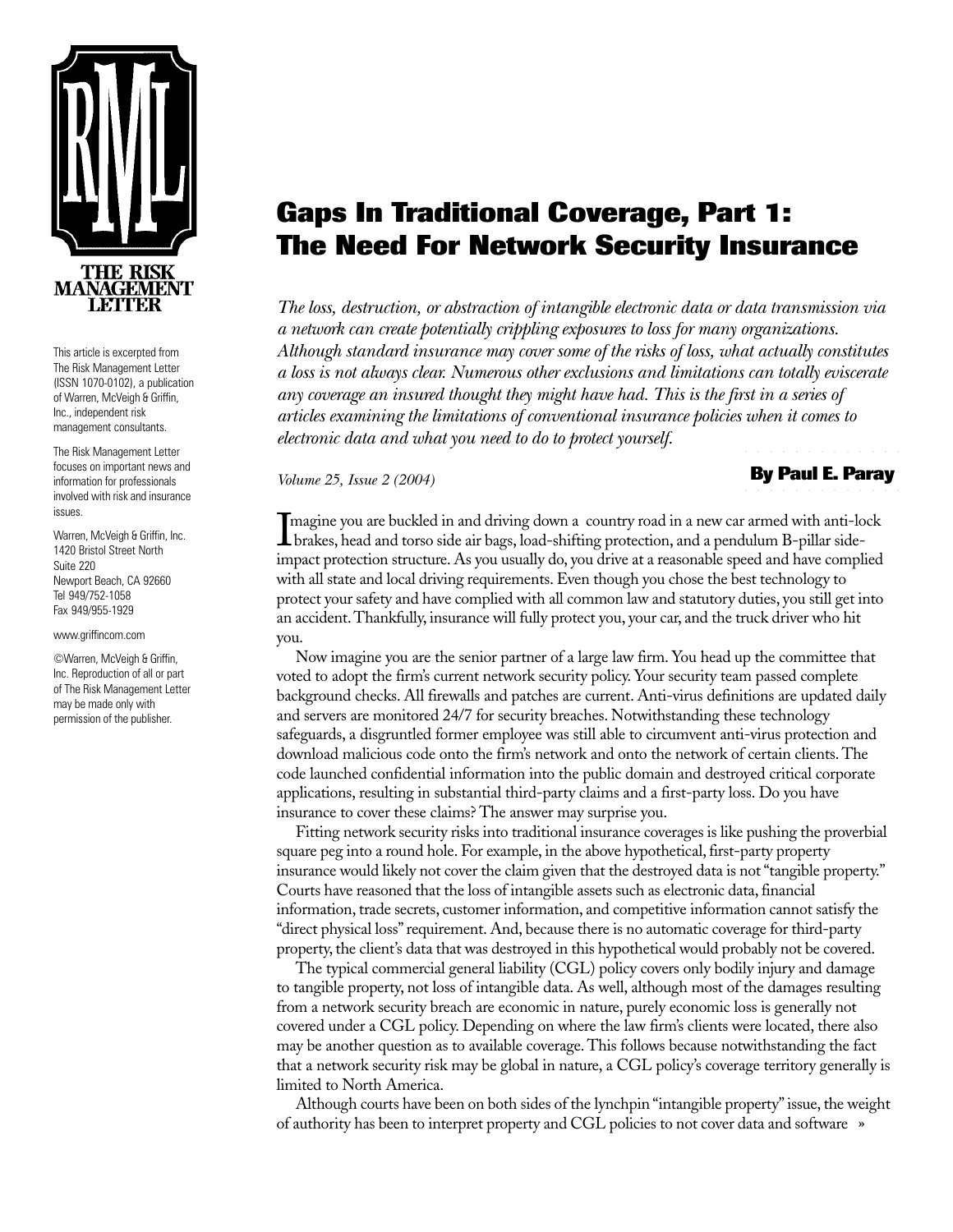$\bullet$ Gaps In Traditional Coverage

destruction. For example, in *America Online, Inc. v. St. Paul Mercury Insurance Company*, 1 the Court of Appeals for the Fourth Circuit was faced with an insurer that denied coverage because the damages claimed in various class actions did not arise out of "tangible property damage" as defined by the relevant provisions of the applicable policy. The underlying complaints alleged that AOL's Version 5.0 access

software altered the customers' existing software, disrupted their network connections, caused them loss of stored data, and caused their operating systems to crash. AOL's main argument was that "because software involves the arrangement of atoms on computer disks, software has a physical property and, on that basis, the complaints' allegations of damage to

software allege 'physical damage to tangible property.'"2

In rejecting AOL's argument, the Court reasoned that "the conclusion that physical magnetic material on the hard drive is tangible property is quite separate from the question of whether the data, information, and instructions, which are codified in a binary language for storage on the hard drive, are tangible property." As an illustrative tool, the Court provided the reader with a helpful analogy:

*[W]hen the combination to a combination lock is forgotten or changed, the lock becomes useless, but the lock is not physically damaged. With the retrieval or resetting of the combination—the idea—the lock can be used again. This loss or alteration of the combination may be a useful metaphor for damage to software and data in a computer. With damage to software, whether it be by reconfiguration or loss of instructions, the computer may become inoperable. But the hardware is not damaged.... It is not damage to the physical components of the computer or the lock, i.e., to those components that have "physical substance apparent to the senses.*"3

Similarly, in *Ward General Insurance Services, Inc. v. The Employers Fire Insurance Co.,*<sup>4</sup> a California appellate court determined that a first-party property policy did not cover the loss of stored computer data that was not also accompanied by the loss or destruction of the storage medium. The court ruled

plaintiff's loss of its database, with its consequent economic loss, but with no loss of or damage to tangible property, was not a "direct physical loss of or damage to" covered property.

Those few cases that have held property or CGL coverage exists for loss of data have distinct facts or rely on circular reasoning. For example, in *Lambrecht & Associates, Inc. v. State Farm Lloyds*, 5 the plaintiff

○ ○ ○ ○ ○ ○ ○ ○ ○ ○ ○ ○ ○ ○ ○ ○ ○ ○ ○ ○○○ **Although courts have been** ○ ○ ○ ○ ○ ○ ○ ○ ○ ○ ○ ○ ○ ○ ○ ○ ○ ○ ○ ○○○ **split on the "intangible** ○ ○ ○ ○ ○ ○ ○ ○ ○ ○ ○ ○ ○ ○ ○ ○ ○ ○ ○ ○○○ **property" issue, the weight** ○ ○ ○ ○ ○ ○ ○ ○ ○ ○ ○ ○ ○ ○ ○ ○ ○ ○ ○ ○○○ **of authority finds that CGL** ○ ○ ○ ○ ○ ○ ○ ○ ○ ○ ○ ○ ○ ○ ○ ○ ○ ○ ○ ○○○ **policies do not cover data** ○ ○ ○ ○ ○ ○ ○ ○ ○ ○ ○ ○ ○ ○ ○ ○ ○ ○ ○ ○○○ **and software destruction.**

○ ○ ○ ○ ○ ○ ○ ○ ○ ○ ○ ○ ○ ○ ○ ○ ○ ○ ○ ○○○

sought coverage from State Farm Lloyds for a hacking incident under a business insurance policy. The claim was to recover costs arising out of the loss of computer data and the related loss of business income. In that case, however, the physical damage caused to the computer system required plaintiff to replace its server and purchase a new operating system and other prepackaged

software. Also, in addition to the coverage enumerated in the general provisions of the policy, plaintiff purchased additional valuable papers and records coverage which was stated in an "Extension of Coverage" endorsement to be as follows:

*Valuable Papers and Records. We will pay your expense to research, replace or restore the lost information on valuable papers and records, including those which exist on electronic or magnetic media, for which duplicates do not exist.*

In finding that coverage existed, the court avoided discussing "the physical nature of the data itself and the debate as to whether or not it can be dissolved into a quantitative mass or is entirely transcendental."6 Instead, the court focused on the destruction of the very tangible computer server and the language in the Extension of Coverage endorsement.

Given that in the foreseeable future insureds will continue to face legal uncertainty when seeking coverage for a loss of data claim, the most effective means of dealing with such uncertainty is to buy network security insurance. There are a number of insurers offering such specialized coverage and brokers have been busy educating their clients about the differences between these marketed products. Security technologist and author Bruce Schneier said it best: "Sooner or later, the insurance industry will sell everyone anti-hacking policies. It will be unthinkable not to have one. And then we'll start seeing good security rewarded in the marketplace."7 »

## **NOTES**

<sup>1</sup> *America Online, Inc. v. St. Paul Mercury Insurance Company*, 347 F.3d 89 (4th Cir. 2003). <sup>2</sup> *Id.* <sup>3</sup> *Id.*

<sup>4</sup> *Ward General Insurance Services, Inc. v. The Employers Fire Insurance Co.,* 114 Cal. App. 4th 548, 7 Cal. Rptr. 3d 844 (Cal. App. 2003).

<sup>5</sup> *Lambrecht & Associates, Inc. v. State Farm Lloyds*, 119 S.W.3d 16 (Tex. App. 2003). <sup>6</sup> *Id.*

<sup>7</sup> *Information Security,* February 2001. *See also Wall Street Journal*, February 24, 2004, "Despite High-Profile Attacks, Web Security Remains Shaky" ("[I]insurance can do a lot of good for the security field. It will make management cognizant that if they spend on prevention, they can spend a lot less on the cure.").